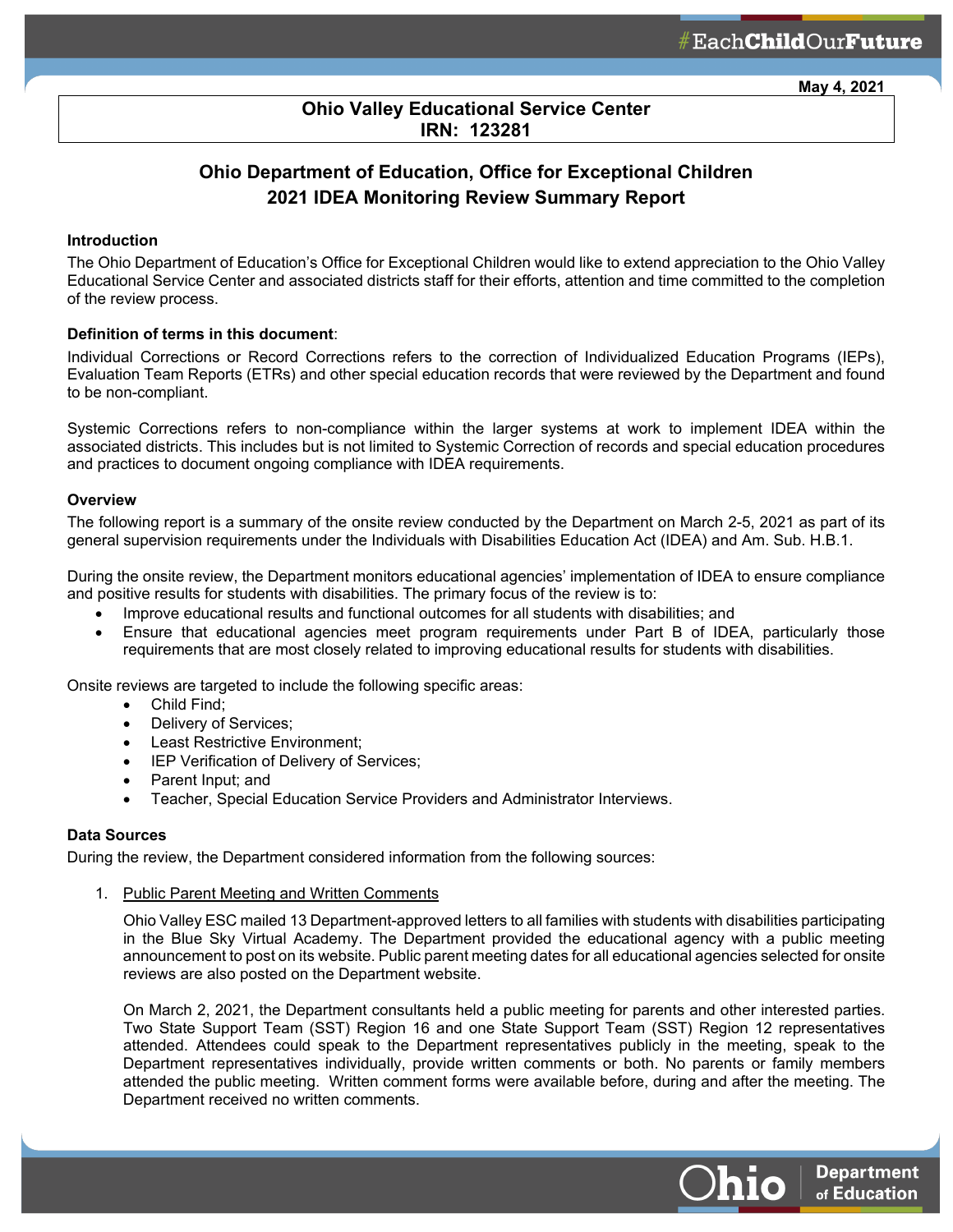## 2. Pre-Onsite Data Analysis

The Department conducted a comprehensive review which included district, building and grade level data; Special Education Performance Profile; Ohio School Report Cards; Comprehensive Continuous Improvement Plan (CCIP) and/or OnePlan; and Education Management Information System (EMIS) data. The data analysis assisted the Department in determining potential growth areas for improvement and educational agency strengths.

## 3. Record Review/IEP Verification

Prior to the onsite visit, the Department consultants reviewed 13 records of school-age students with disabilities, of which three had preschool ETRs. The Department consultants selected records of students with disabilities participating in the Blue Sky Virtual Academy. Eleven (11) student records were selected for IEP verification in the classroom setting.

## 4. Staff/Administrative Interviews

On March 2, 2021, the Department consultants held seven sessions of interviews with 36 administrators, teachers, related services personnel and school psychologists. The Department interviews focused on the following review areas: Child Find; Delivery of Services; Least Restrictive Environment (LRE) and IEP alignment and Discipline.

## **Strengths/Commendations:**

Ohio Valley ESC and associate districts staff are passionate, caring and dedicated not only to students with disabilities, but the entire student body. This was evident throughout the interview process and IEP verifications.

Ohio Valley ESC helped associate districts manage the remote learning demands of their parents and students by connecting these districts/facilitating access to the Edgenuity/Blue Sky Virtual Academy platform.

Ohio Valley ESC leadership and staff were highly cooperative and thorough in responding to OEC requests for information.

#### **Other Considerations/Opportunities for Improvement**

Ohio Valley ESC and associate districts need to establish and follow a communication plan to ensure that their students with disabilities are offered a continuum of placements and services and do not experience lapses in instruction, services and resources. While the Ohio Valley ESC and associate districts have no control over how the programs are conducted by Edgenuity, they are responsible for verifying what the program offers and providing services the program may not provide. In several instances, as reflected in interviews with staff, there was no direct communication between the special education teachers or providers and the Blue Sky Virtual Academy/Edgenuity staff. It is the district of residence's responsibility to verify that services are provided and a continuum of placements and services is ensured. This task should be performed by district administration and not left to individual teachers to resolve. The development and implementation of this communication plan should be a collaborative effort involving the ESC and associate districts.

While Ohio Valley ESC helped associate districts manage the remote learning demands of parents and students, it has not always provided additional information or support to its districts involved in the Blue Sky Virtual Academy. As shared in the staff interviews, some district staff were not clear who would provide special education services to students with disabilities enrolled in the program.

The associate districts experienced challenges and concerns in the face of providing remote instruction to students with disabilities through the Blue Sky Virtual Academy program. The issues of special education staffing for remote and in-person instruction, delivery and tracking of specially designed instruction and related services minutes, and continuous progress monitoring of annual IEP goals have become problematic.

There is also an opportunity to strengthen the RTI/MTSS system across all associate districts. It is deployed well at some districts but not all. This issue should be addressed in the proposed communication plan.